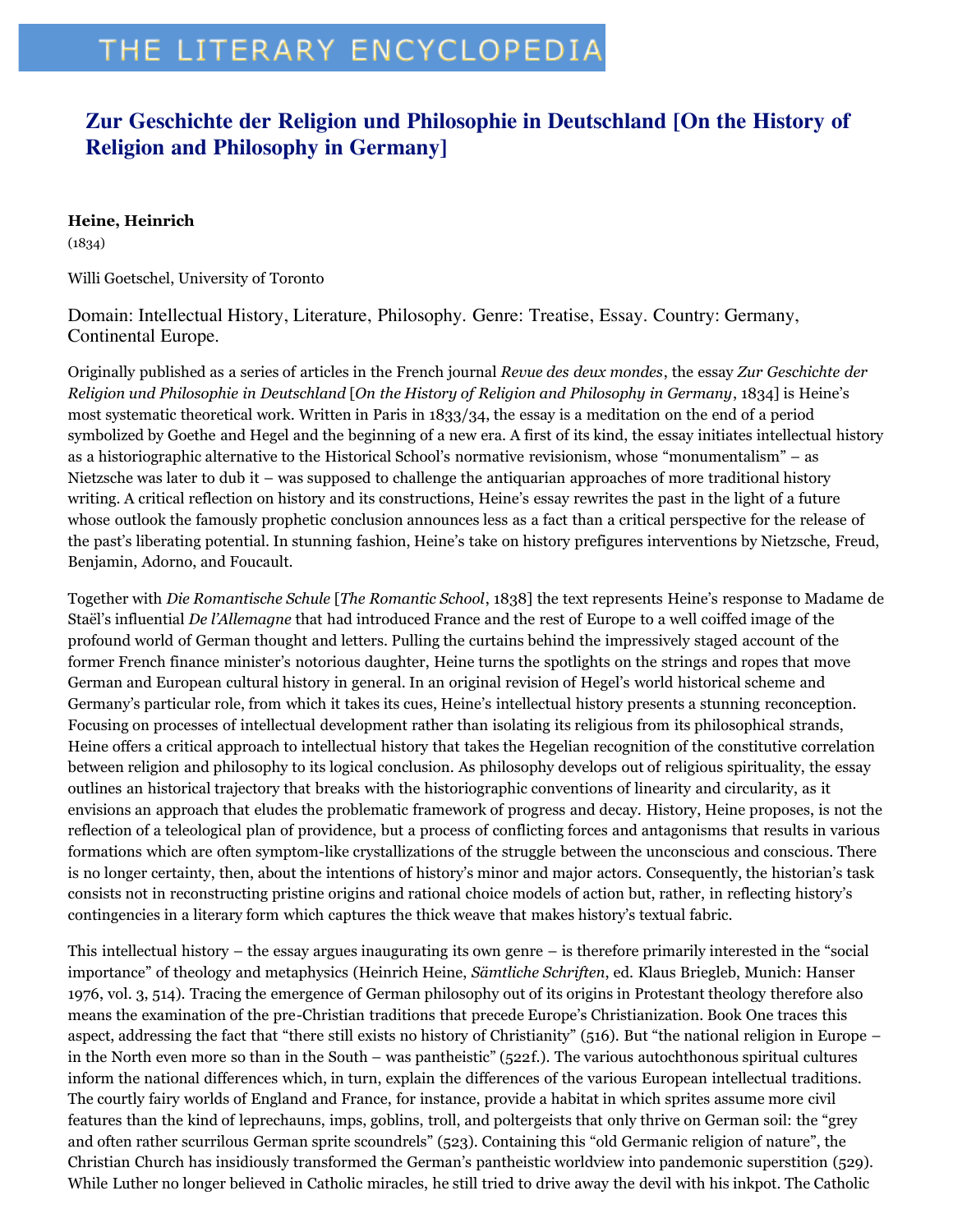Church, however, relied staunchly on the devil's powers when it financed the construction of St. Peter's Cathedral bankrolling it with the liberal sale of indulgence letters. Christendom's symbol, St. Peter, Heine notes, was thus literally built by the devil: a formidable victory of spiritualism that had sensualism build its most sublime temple (532).

But with Luther, a new age begins. Luther firmly grounds the freedom of thought and the right to reason, and thus breaks the grounds for modern German philosophy. In addition, Heine recognizes Luther as the beginning of modern German literature whose ideal is no longer to be objective, epic, and naïve, but subjective, lyrical, and reflective (549-51). Adopting Hegel's view on the signal importance of Lutheran Reformation for German intellectual history, this narrative receives a critically new accentuation with Book Two.

In the middle of his essay, between the Reformation and "the philosophical revolution" set in motion by Kant (553), Heine inserts a "pantheistic excursion" (572) that presents a bold intervention in both historiographic and philosophical terms. Placing Spinoza at the center of this narrative leads to a revision of the history of philosophy that allows Heine to reconnect critical aspects of German classic literature and idealist thought with the spiritual grass root tradition Book One recovers. Presenting Spinoza as the catalyst who articulates ancient pantheistic motives in uncompromisingly modern philosophical fashion, Heine succeeds in redeeming the emancipatory potential of a pagan legacy against the repressive moments of forward moving reformatory efforts. Through this recovery, he thus addresses contemporary philosophy as the heir not only to the Reformation, as Hegel would have it, but also to a folk tradition whose specifically "Germanic" roots offered a critical antidote to the one-dimensionally rational thinking defining most British and French post-revolutionary thought. Recognizing Spinoza as the critical hinge that establishes modern German philosophy's link to its roots in folk tradition, Heine liberates the conventional view of philosophy as an armchair activity as he highlights the praxis-oriented impetus that drives modern critical thought. With the pointedly eccentric insertion of the Dutch Sephardi Jewish philosopher at the heart of the development of modern European thought – and in critical distinction to Descartes, Hobbes, Locke, and Leibniz – Heine figures the role of German Jewish cultural experience in a way that takes on the conventional framework of nationalism in provocative manner. If the idea that a Jew could be a philosopher has for many modern Europeans been unthinkable, a Jew who would redeem German traditions to their own modernity posed a direct challenge to their self-understanding. The provocation, however, of Heine's suggestion to consider Spinoza's role for German culture as a prefiguration of later German Jewish exchange remained largely ignored, i.e. was only picked up by German Jews themselves.

Identifying "pantheism" with a Spinozist approach, Heine also bypassed the Saint-Simonist reduction of emancipatory thinking into a mere project of social engineering whose doctrinary limitations became increasingly problematic. With pantheism as German philosophy's "public secret" (571), the mystic and metaphysical tradition emerges as of one piece with the concerns of the most advanced positions in German Idealism. The celebration of the Enlightenment champions Nicolai, Mendelssohn, and Lessing closes with the commemoration of "deism's 21 January", i.e. the execution of God, whose curriculum vitae (from its humble beginnings as local chieftain to the exclusive position of God-King with his own temple, and then to his career move to Rome, there exchanging jealousy and revenge for love and mercy) – finds its sudden end with the appearance of Kant's *Critique of Pure Reason* in 1781 (590f.).

The central figures of Book Three are Kant, Fichte, Hegel, and Goethe. Kant who forged "the sword with which deism was executed" (594) is paired with Robespierre, while Fichte is the German Napoleon: both represent "the grand, grim ego" (610). Similarly, Kant and Robespierre were limited by their critique, i.e. their negative vision, whereas Fichte and Napoleon put firm systems in place (607): "Where Kant analyses, Fichte constructs" (609). With Goethe, a new figure comes into the picture and bridges the link from Kant and his followers to Hegel and Schelling, whose Spinozist component Goethe prefigures in poetry.

If deism had been taken care of by Kant, and Fichte initiates Germany's best kept secret, atheism, Goethe offers a more creative and joyful picture: the pantheism which Heine earlier on equates with Spinozism (565). Thanks to Spinoza, Goethe's pantheism is distinctly different from the pagan variety. As Heine notes: "Goethe was the Spinoza of poetry." If the Romantics act on a pantheistic instinct they themselves do not understand (619), Goethe purifies it to perfected form. Superior to the false alternative between the crude forms of materialism found in France and England, and Fichte's godless and clumsy idealism, Goethe's Spinozism holds the liberating promise that both materialism and idealism betray.

Schelling's appropriation of Spinoza, however, lacks Goethe's clear-eyed vision. If Schelling's significance consists in his recognition of Spinoza's philosophical importance, he disappoints in the end as renegade of his own philosophy, taking shelter in the arms of the Catholic Church (633). If Kant was the "terrorist convent", and Fichte the Napoleonic Empire, Schelling embodies the restoration's reaction (635). Hegel pushed him from the throne, took his crown, and shore him;